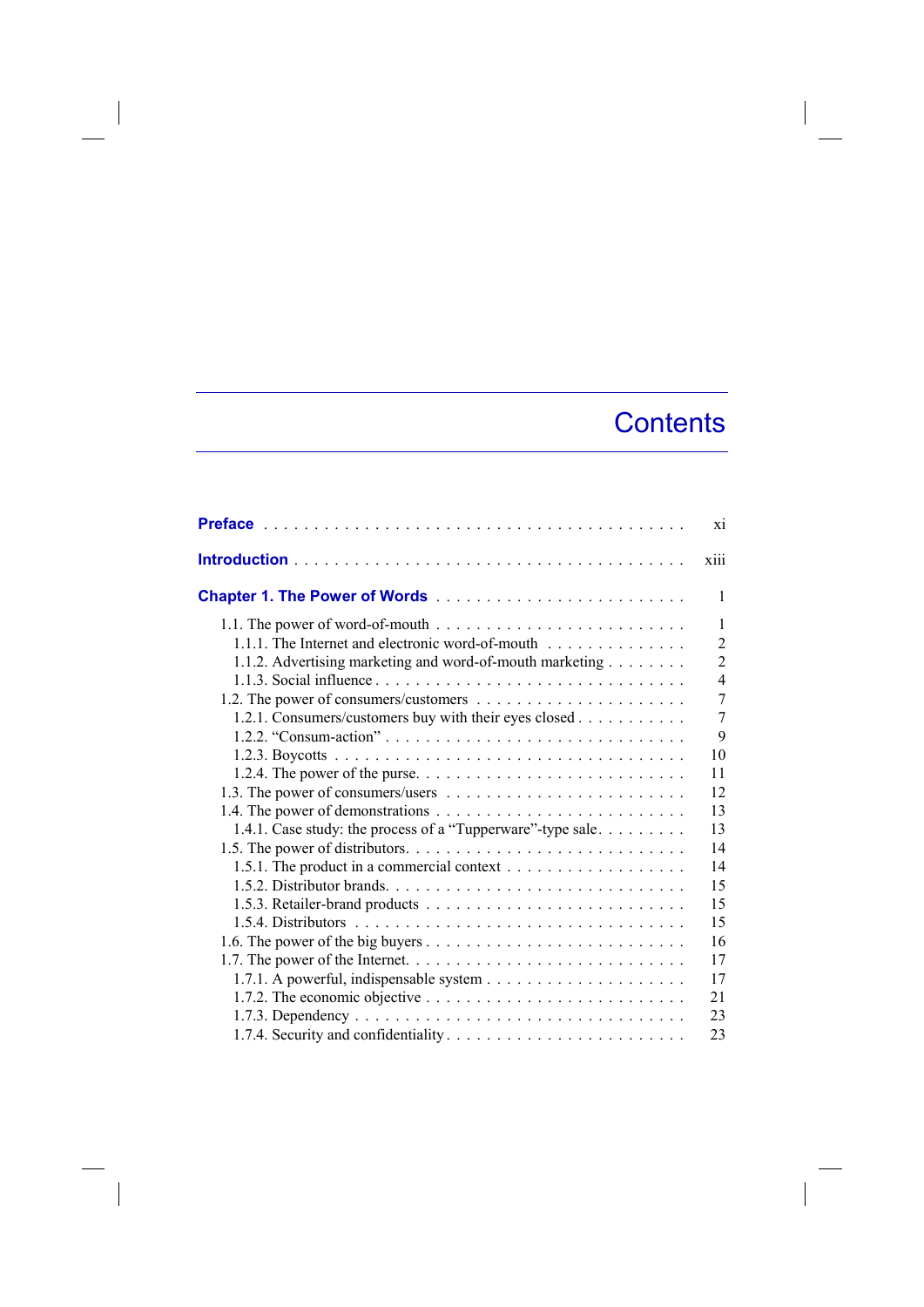$\begin{array}{c} \hline \end{array}$ 

|                                                       | 24 |
|-------------------------------------------------------|----|
|                                                       | 25 |
| 1.8.1. Titles and clothes make an impression          | 25 |
|                                                       | 26 |
|                                                       | 27 |
|                                                       | 27 |
|                                                       | 29 |
|                                                       | 29 |
|                                                       | 30 |
|                                                       | 31 |
|                                                       | 31 |
|                                                       |    |
|                                                       | 33 |
|                                                       | 33 |
| 2.2. The power of certificates, labels and eco-labels | 33 |
|                                                       | 33 |
|                                                       | 35 |
|                                                       | 35 |
|                                                       | 36 |
|                                                       | 36 |
|                                                       | 38 |
|                                                       | 40 |
|                                                       | 40 |
|                                                       | 43 |
|                                                       | 44 |
| 2.5.1. The impossibility of being fully informed      | 44 |
|                                                       | 45 |
|                                                       | 46 |
|                                                       | 52 |
|                                                       | 54 |
|                                                       | 55 |
|                                                       | 55 |
|                                                       | 56 |
|                                                       | 56 |
| 2.10.1. Material, technology and performance.         | 56 |
|                                                       | 57 |
|                                                       | 58 |
|                                                       | 59 |
|                                                       | 60 |
|                                                       |    |
|                                                       | 61 |
|                                                       | 61 |

 $\overline{\phantom{a}}$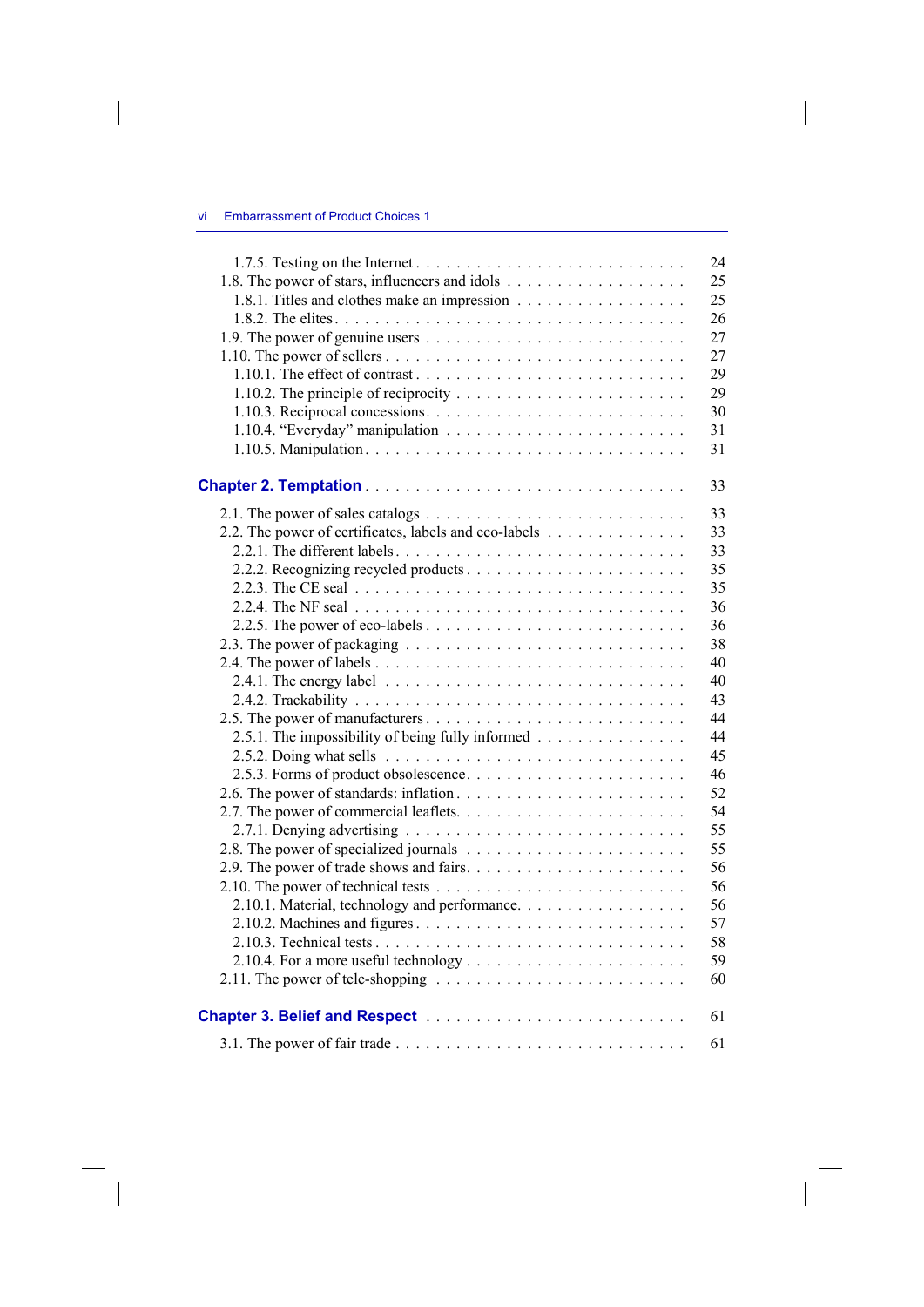|                                                                                            | 62 |
|--------------------------------------------------------------------------------------------|----|
|                                                                                            | 62 |
| 3.2.2. The ecology of use $\ldots \ldots \ldots \ldots \ldots \ldots \ldots \ldots \ldots$ | 63 |
|                                                                                            | 63 |
|                                                                                            | 64 |
|                                                                                            | 64 |
|                                                                                            | 65 |
|                                                                                            | 65 |
|                                                                                            | 66 |
| 3.3. The power of the quality/price relationship                                           | 66 |
|                                                                                            | 66 |
| 3.3.2. The power of the best choice:                                                       |    |
|                                                                                            | 67 |
| 3.4. The power of consumer reviews and associations                                        | 68 |
|                                                                                            | 68 |
|                                                                                            | 68 |
|                                                                                            | 69 |
|                                                                                            | 69 |
|                                                                                            | 69 |
|                                                                                            | 70 |
|                                                                                            |    |
|                                                                                            | 73 |
|                                                                                            |    |
|                                                                                            | 73 |
|                                                                                            | 75 |
| 4.2.1. Marketing wins over customers before anyone else.                                   | 75 |
|                                                                                            | 76 |
|                                                                                            | 77 |
|                                                                                            | 77 |
|                                                                                            |    |
| <b>Chapter 5. Pleasing, Enjoying and Being Successful</b>                                  | 79 |
| 5.1. The power of aesthetics, the seduction of products                                    | 79 |
|                                                                                            | 82 |
|                                                                                            | 83 |
| 5.3.1. The vagaries of fashion $\ldots \ldots \ldots \ldots \ldots \ldots \ldots \ldots$   | 84 |
|                                                                                            |    |
|                                                                                            | 87 |
|                                                                                            | 87 |
|                                                                                            | 87 |
|                                                                                            | 88 |
|                                                                                            | 89 |
| 6.1.4. For products to be used by the army                                                 | 89 |
|                                                                                            |    |

 $\overline{\phantom{a}}$ 

 $\begin{array}{c} \begin{array}{c} \end{array} \end{array}$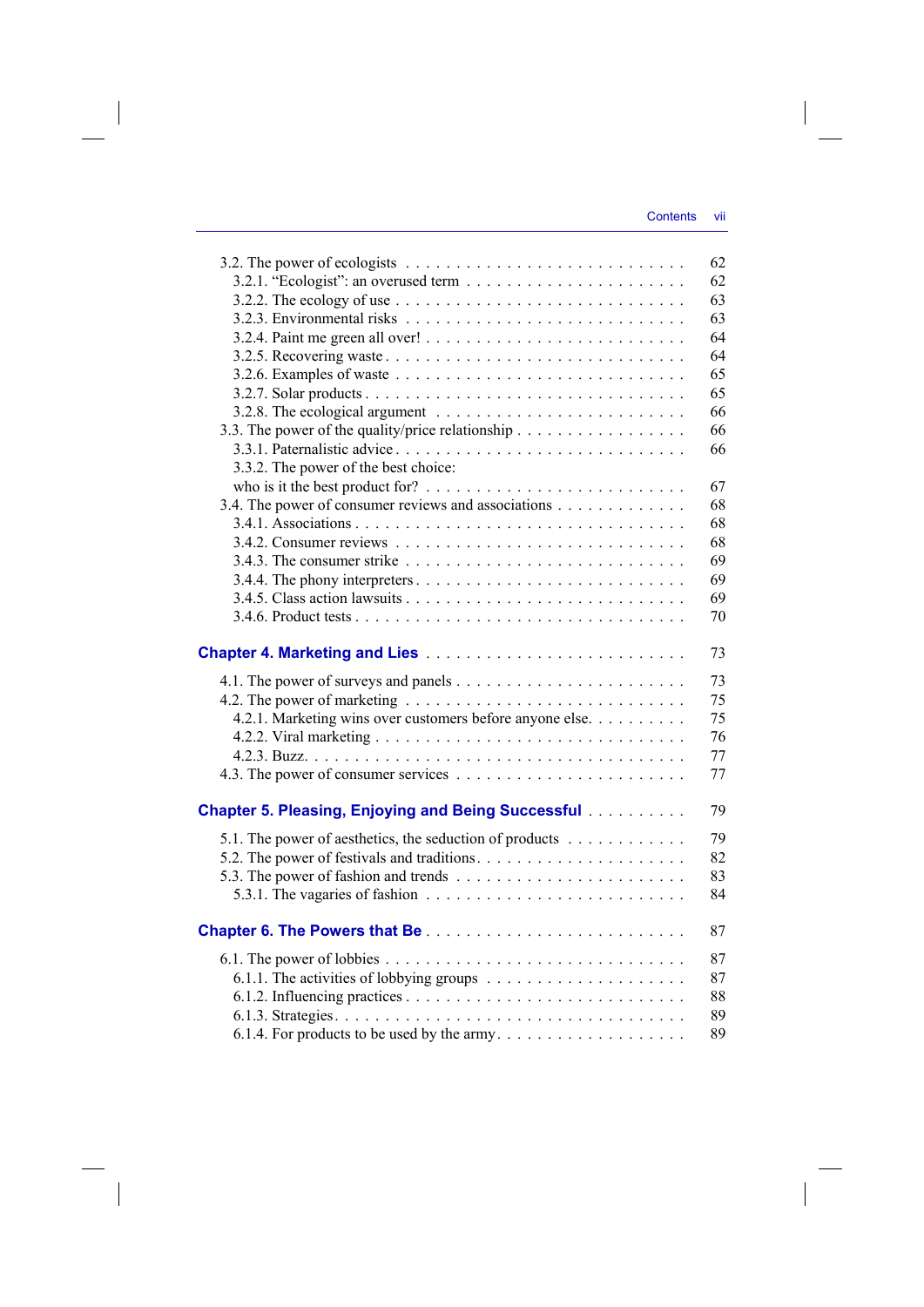| 6.2. The power of politics and the government                                                                                                           | 90<br>90<br>91<br>91 |
|---------------------------------------------------------------------------------------------------------------------------------------------------------|----------------------|
| 6.2.2. The interest is to make people consume. $\dots \dots \dots \dots \dots \dots$<br>6.3. The abandoned goals of the Centre de Creation Industrielle | 92<br>93             |
| <b>Chapter 7. The Power of "Made in France"</b>                                                                                                         | 95                   |
| 7.4. A new label: "Origine France Garantie"                                                                                                             | 95<br>95<br>96       |
|                                                                                                                                                         | 96                   |
|                                                                                                                                                         | 96                   |
|                                                                                                                                                         | 97                   |
|                                                                                                                                                         | 99                   |
| 7.8. French products are more expensive                                                                                                                 |                      |
|                                                                                                                                                         | 99                   |
|                                                                                                                                                         | 99                   |
|                                                                                                                                                         | 100                  |
|                                                                                                                                                         | 101                  |
|                                                                                                                                                         | 101                  |
|                                                                                                                                                         | 102                  |
|                                                                                                                                                         | 103                  |
|                                                                                                                                                         | 104                  |
|                                                                                                                                                         | 104                  |
|                                                                                                                                                         | 104                  |
|                                                                                                                                                         |                      |
| <b>Chapter 8. Seeing, Touching and Getting a Feel.</b>                                                                                                  | 107                  |
|                                                                                                                                                         | 107                  |
|                                                                                                                                                         | 107                  |
| 8.1.2. Factors of influence and in-store circumstances                                                                                                  | 108                  |
|                                                                                                                                                         | 111                  |
|                                                                                                                                                         | 112                  |
|                                                                                                                                                         | 113                  |
|                                                                                                                                                         | 114                  |
|                                                                                                                                                         | 115                  |
|                                                                                                                                                         | 115                  |
|                                                                                                                                                         | 115                  |
|                                                                                                                                                         | 115                  |
|                                                                                                                                                         | 116                  |
|                                                                                                                                                         | 116                  |

 $\overline{\phantom{a}}$ 

 $\begin{array}{c} \hline \end{array}$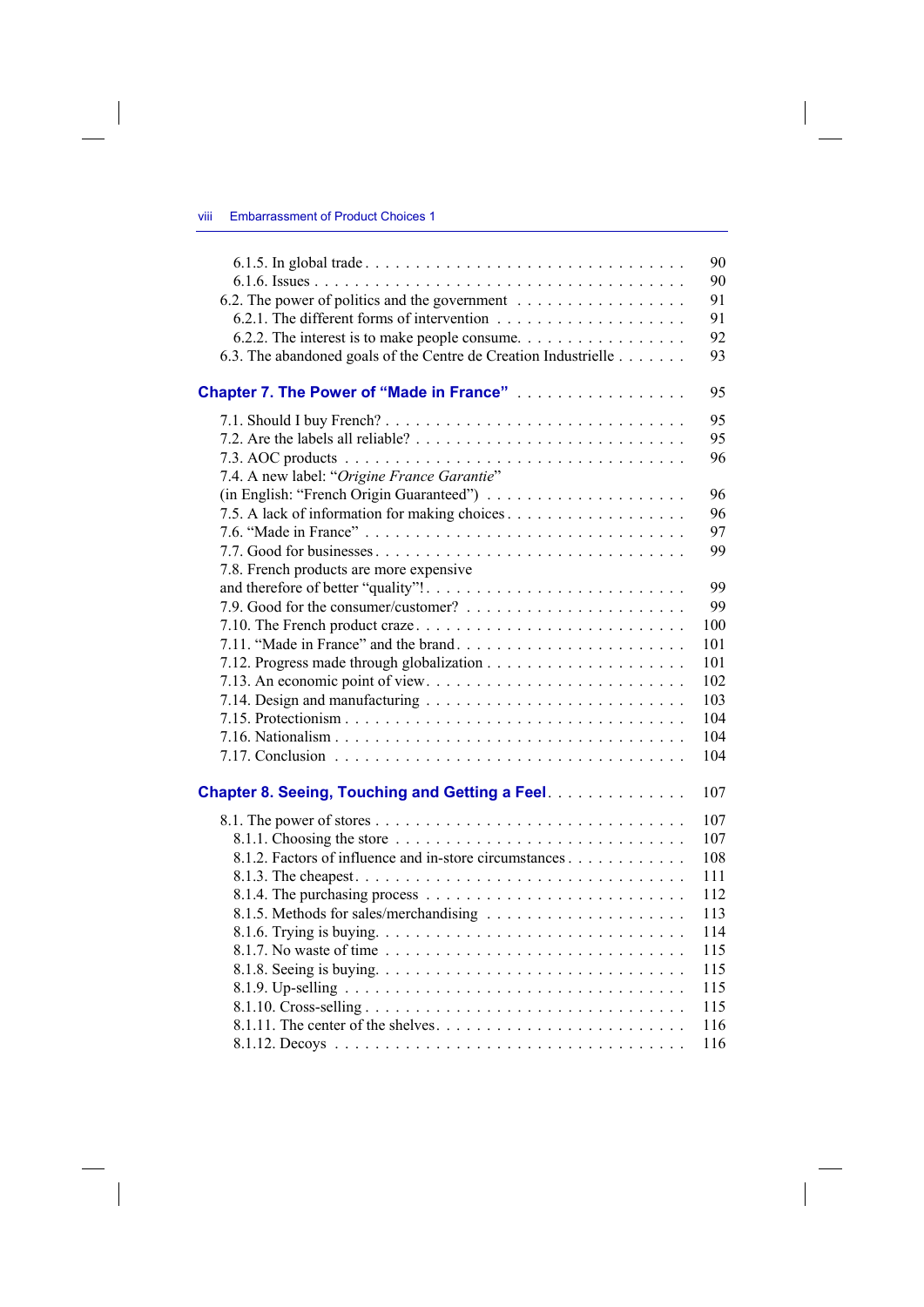|                                                                                                  | 116 |
|--------------------------------------------------------------------------------------------------|-----|
|                                                                                                  | 117 |
|                                                                                                  | 118 |
|                                                                                                  | 118 |
|                                                                                                  | 118 |
|                                                                                                  | 119 |
| 8.1.19. Smell-based marketing                                                                    | 119 |
|                                                                                                  | 120 |
|                                                                                                  | 120 |
|                                                                                                  | 121 |
|                                                                                                  | 121 |
|                                                                                                  | 121 |
|                                                                                                  | 121 |
|                                                                                                  | 122 |
|                                                                                                  | 122 |
|                                                                                                  | 123 |
|                                                                                                  | 123 |
|                                                                                                  | 124 |
|                                                                                                  | 125 |
|                                                                                                  |     |
| <b>Chapter 9. The Innovative Product of a Known Brand</b>                                        | 127 |
|                                                                                                  | 127 |
|                                                                                                  | 129 |
|                                                                                                  | 129 |
| 9.1.3. The inconvenience of choice: articles or types of products                                | 132 |
|                                                                                                  | 132 |
|                                                                                                  | 132 |
| 9.1.6. The sources of concern from these technological advances                                  | 134 |
| 9.2. The power of brands $\ldots \ldots \ldots \ldots \ldots \ldots \ldots \ldots \ldots \ldots$ | 135 |
|                                                                                                  |     |
|                                                                                                  | 139 |
| 10.1. The power of the media                                                                     | 139 |
|                                                                                                  | 140 |
|                                                                                                  |     |
|                                                                                                  | 141 |
|                                                                                                  | 141 |
| 10.3.2. Media ubiquity and the locomotive of the economic system.                                | 142 |
|                                                                                                  | 143 |
| 10.3.4. Rationale for purchases and propaganda                                                   | 143 |
|                                                                                                  | 143 |
|                                                                                                  | 144 |
|                                                                                                  | 146 |

 $\overline{\phantom{a}}$ 

 $\overline{\phantom{a}}$